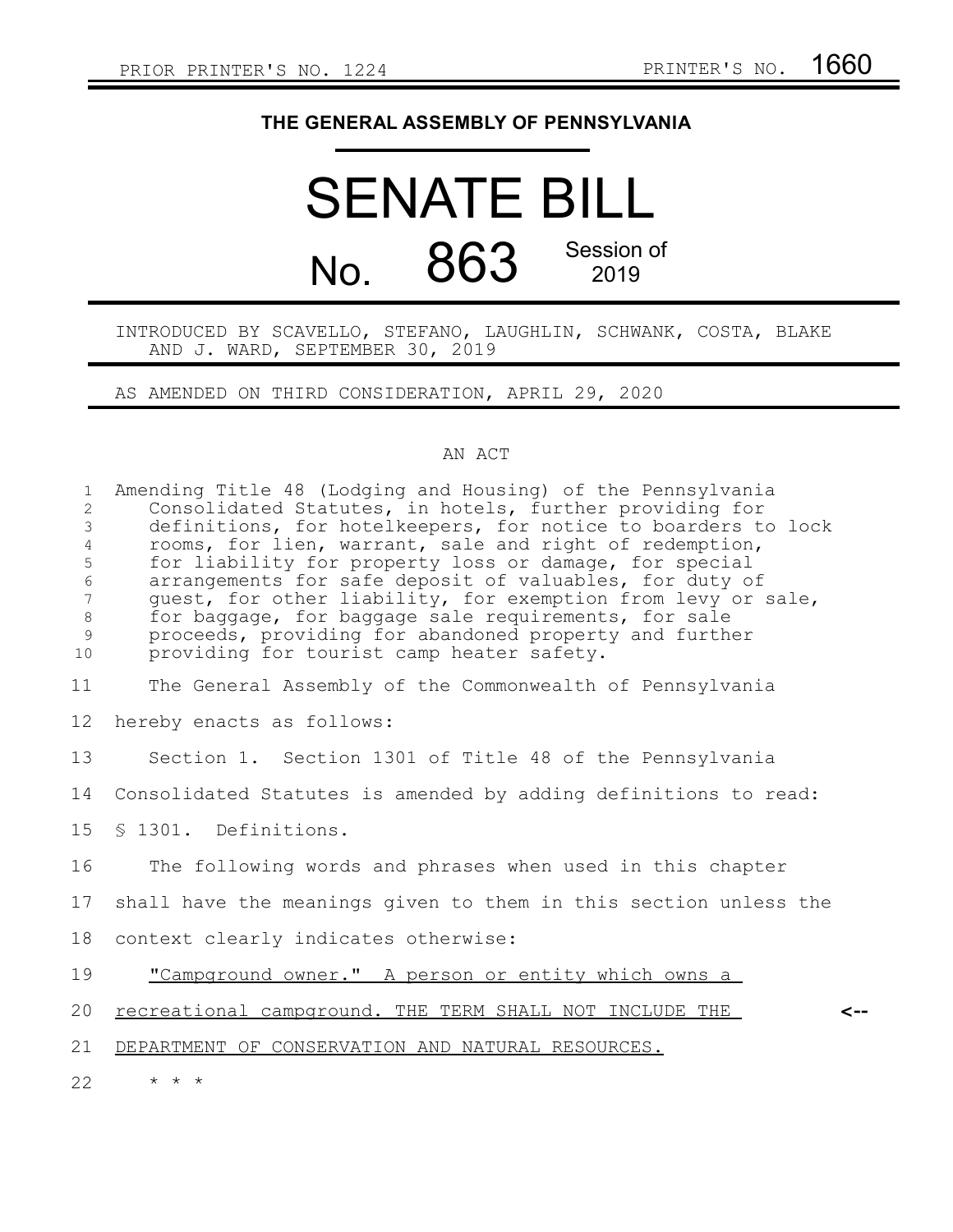"Recreational campground." A lodging establishment organized to accommodate five or more separate, designated campsites for shelter in either privately-owned or campground-owned lodging. The property may include amenities, such as site-specific electric and sewer hookups, public bath houses, convenience stores, recreational areas and pools. The campground may permit seasonal sites. Seasonal guests shall not be required to have month-to-month agreements. Approved guests may leave their trailer on the site throughout the year but may not maintain a permanent residence. THE TERM SHALL NOT INCLUDE A RECREATIONAL **<--** VEHICLE OR TENT CAMPSITE IN A STATE PARK. Section 2. Sections 1311 heading, (a), (b)(1), (c)(1)(i), (d), (e) and (f) of Title 48 are amended and the definition of "lodging establishment" in subsection (g) is amended by adding a 1 2 3 4 5 6 7 8 9 10 11 12 13 14

paragraph to read: 15

§ 1311. Hotelkeepers and campground owners. 16

(a) Refusal of accommodations.--A hotelkeeper and campground owner shall have the right to refuse or deny accommodations, facilities or privileges of a lodging establishment to any of the following: 17 18 19 20

(1) A person who is unwilling or unable to pay for the accommodations and services of the lodging establishment. The hotelkeeper or campground owner shall have the right to require that prospective guests demonstrate their ability to pay by cash, a valid credit card or a certified or cashier's check. If a minor is not accompanied by his parent or legal guardian, the hotelkeeper or campground owner may require the minor's parent or legal guardian to do one of the following: 21 22 23 24 25 26 27 28

(i) Accept, in writing, liability for the [guest room] lodging cost, taxes, all charges by the minor and 29 30

20190SB0863PN1660 - 2 -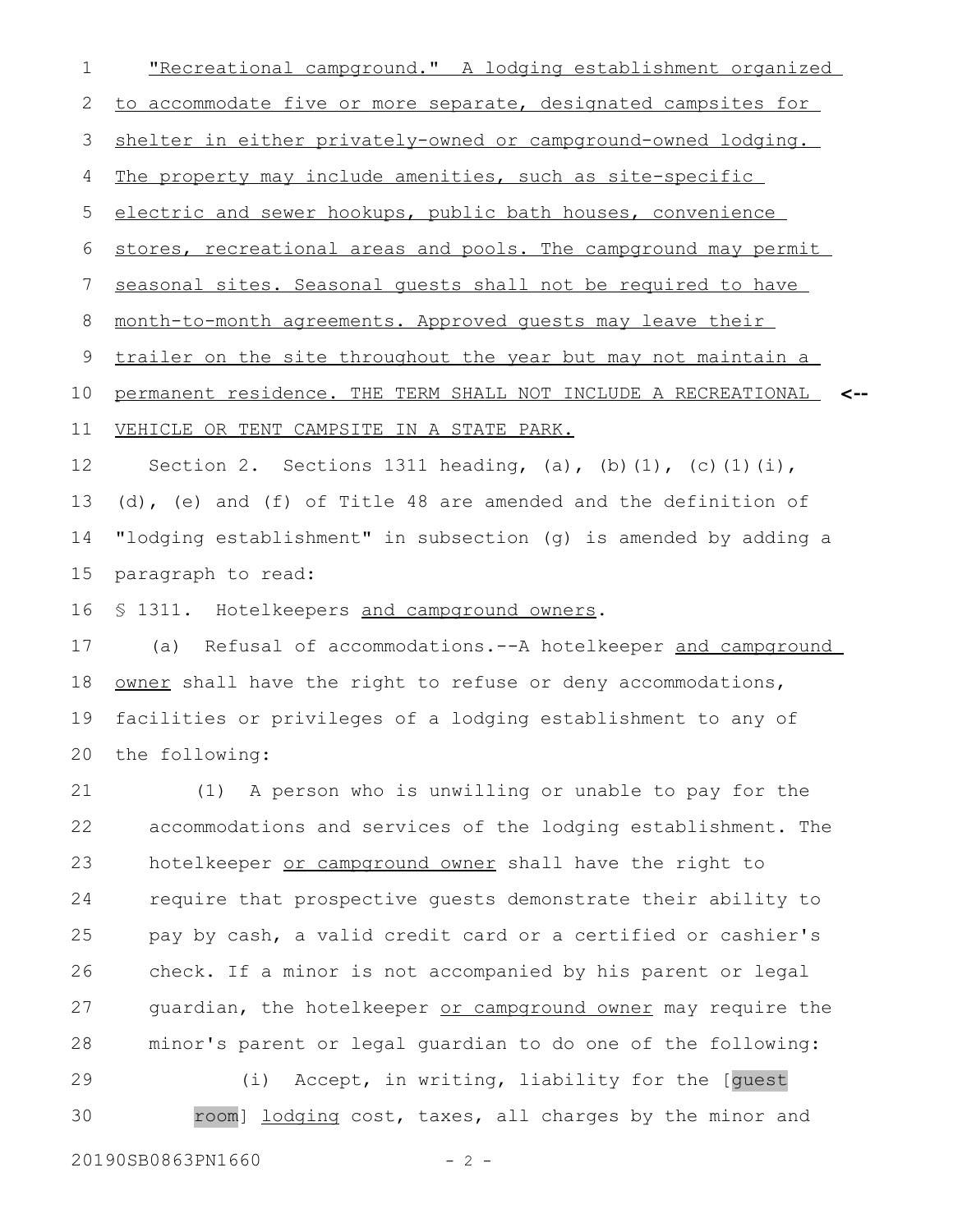any damages in excess of normal wear and tear to the [guest room or its furnishings] lodging accommodations and its amenities caused by the minor while a guest at the lodging establishment. Damages shall be calculated at the cost of labor and materials for repair by the lodging establishment. 1 2 3 4 5 6

(ii) Provide the hotelkeeper or campground owner with a valid credit card number and authorization to cover the [guest room] lodging cost, taxes, charges by the minor and any damages to the [guest room or its furnishings] lodging accommodations and its amenities caused by the minor. 7 8 9 10 11 12

(iii) Require all of the following, if a credit card authorization is not provided: 13 14

(A) An advanced cash payment to cover the [guest room] lodging cost and taxes for all [guest room] nights reserved for the minor. 15 16 17

(B) A cash damage deposit in an amount not to exceed the cost of one night's [guest room] accommodations, including taxes, for payment of additional charges by the minor or for damages to the [guest room or its furniture or furnishings] lodging accommodations and its amenities. The hotelkeeper or campground owner shall refund the cash deposit to the extent that it is not used to cover any reasonable charges or damages, as determined by the hotelkeeper or campground owner following [room] lodging inspection at checkout. 18 19 20 21 22 23 24 25 26 27 28

(2) A person who is disorderly. 29

(3) A person who the hotelkeeper or campground owner 30

20190SB0863PN1660 - 3 -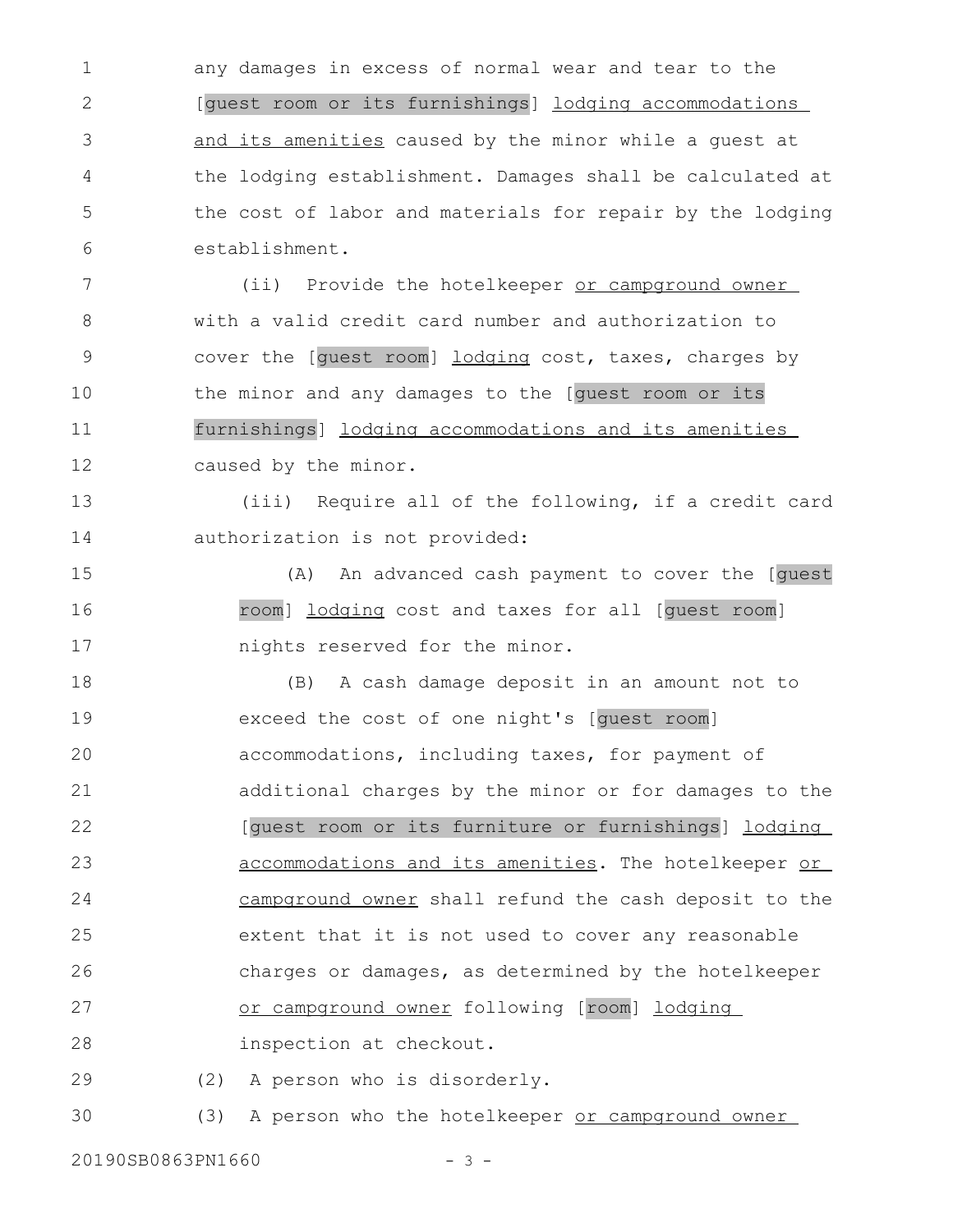reasonably believes is seeking accommodations for an unlawful purpose, including the unlawful possession or use of a controlled substance by the person or the use of the premises for the consumption of alcoholic beverages by any person under 21 years of age. 1 2 3 4 5

(4) A person who the hotelkeeper or campground owner reasonably believes is bringing into the lodging establishment property which may be dangerous to other persons, including explosives or illegal firearms. 6 7 8 9

(5) A person who exceeds the maximum number of persons allowed to occupy a particular [guest room] lodging accommodation in the lodging establishment, as posted by the lodging establishment. 10 11 12 13

(b) Civil liability for refusal.-- 14

(1) Except as provided for under paragraph (2), a hotelkeeper or campground owner refusing or denying accommodations, facilities or privileges of a lodging establishment for any of the reasons specified under subsection (a) shall not be liable in a civil action or for a fine or penalty based on the refusal or denial. 15 16 17 18 19 20

21

\* \* \*

(c) Restitution and damages permitted.-- 22

(1) In addition to any penalties provided under any other statute, a court may order a person to do all of the following: 23 24 25

(i) Pay restitution for any damages suffered by the hotelkeeper or campground owner of the lodging establishment, including the lodging establishment's loss of revenue resulting from the lodging establishment's inability to rent or lease the [room] accommodations 26 27 28 29 30

20190SB0863PN1660 - 4 -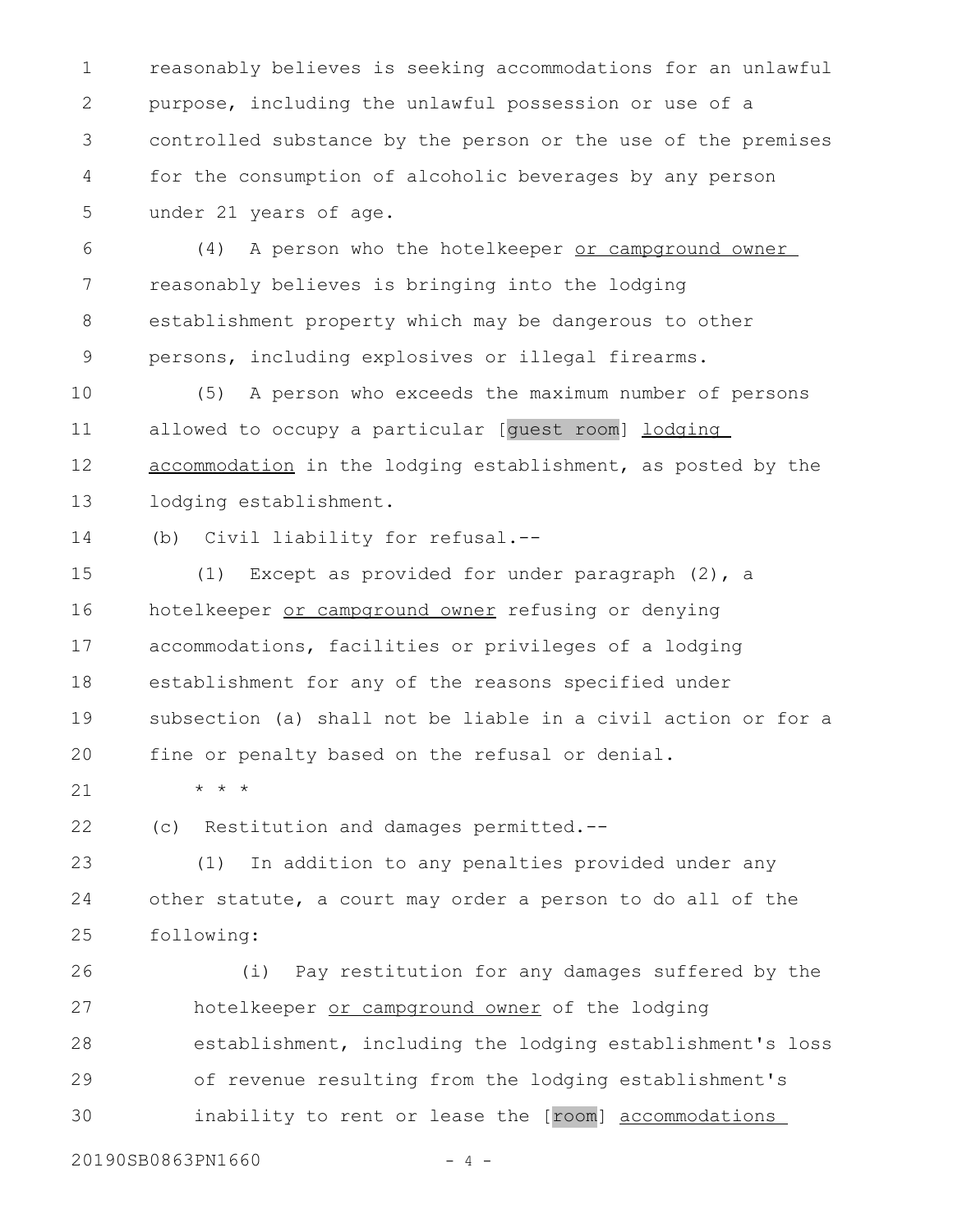during the period of time the lodging establishment [room] is being repaired. 1 2

3

4

\* \* \*

(d) Guest register requirement.--

(1) The hotelkeeper or campground owner of a lodging establishment shall maintain, for a period of three years, a guest register which shows the name, residence, date of arrival and departure of guests of the lodging establishment. 5 6 7 8

(2) (i) Every guest shall register. A registering guest may be required by the hotelkeeper or campground owner to produce a valid driver's license or other identification, satisfactory to the hotelkeeper or campground owner, containing a photograph of the guest and setting forth the name and residence address of the guest. 9 10 11 12 13 14

(ii) In addition to the provisions of subparagraph (i), if the guest is a minor, the hotelkeeper or campground owner may also require a parent of the guest to register, accepting in writing liability for the [guest room] lodging cost, taxes, all charges by the minor and any damages to the [guest room] lodging accommodations or its furnishings caused by the minor while a guest at the lodging establishment. 15 16 17 18 19 20 21 22

(3) The guest register shall be maintained in its original form or may be reproduced on any photographic, photostatic, microfilm, microcard, miniature photographic or other process which actually reproduces the original record. (e) Right to eject from premises.--A hotelkeeper or campground owner may immediately eject a person from the lodging establishment premises for violating this chapter if a copy of the chapter is posted in a conspicuous place and manner in the 23 24 25 26 27 28 29 30

20190SB0863PN1660 - 5 -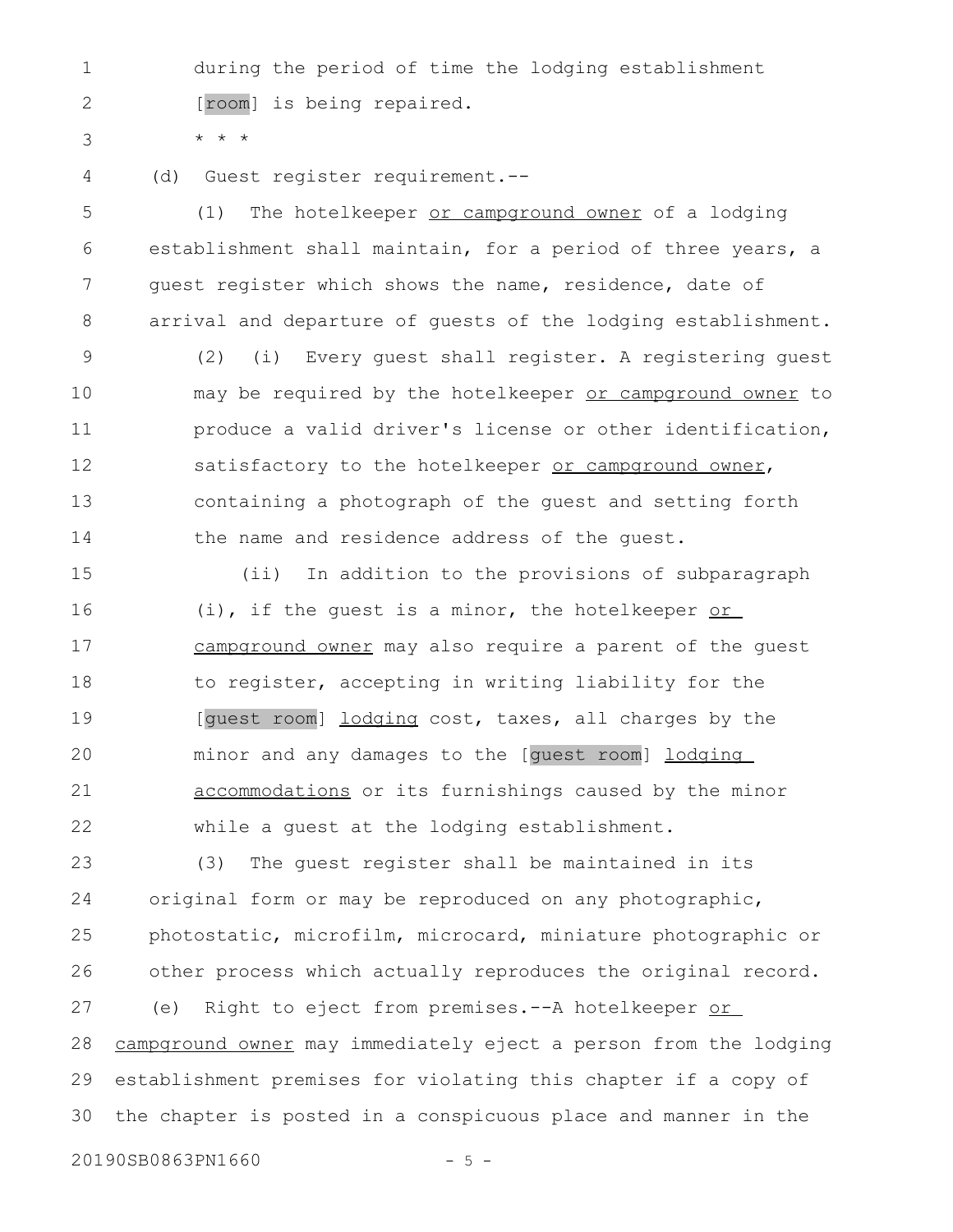lodging establishment in accordance with subsection (f). (f) Posting notice to guests.--This chapter shall not apply to a hotelkeeper or campground owner unless the hotelkeeper or campground owner posts a copy of this chapter at or near the guest registration desk. (g) Definitions.--As used in this section, the following words and phrases shall have the meanings given to them in this subsection unless the context clearly indicates otherwise: \* \* \* "Lodging establishment." Except for a time-share arrangement, any of the following: \* \* \* (5) A recreational campground. \* \* \* Section 3. Sections 1321, 1322(a) and (b)(1), 1323(a) introductory paragraph and (1), 1324, 1325, 1326, 1327, 1328(a), (c) and (d), 1329(a) and 1330(a) and (b) of Title 48 are amended to read: § 1321. Notice to boarders to [lock] secure rooms, campgroundowned lodging and other personal property. If a hotelkeeper or campground owner posts in a conspicuous place notice requiring the guest or boarder to [bolt the door of] secure the room, campground-owned lodging occupied by the guest or boarder or other personal property, or, in leaving the room, campground-owned lodging or personal property to [lock the door] secure the property and to deposit the key with the hotelkeeper, campground owner or the clerk at the office, the hotelkeeper or campground owner shall not be liable for any baggage or personal property of the guest or boarder which may be stolen from the room, or campground-owned lodging if the 20190SB0863PN1660 - 6 -1 2 3 4 5 6 7 8 9 10 11 12 13 14 15 16 17 18 19 20 21 22 23 24 25 26 27 28 29 30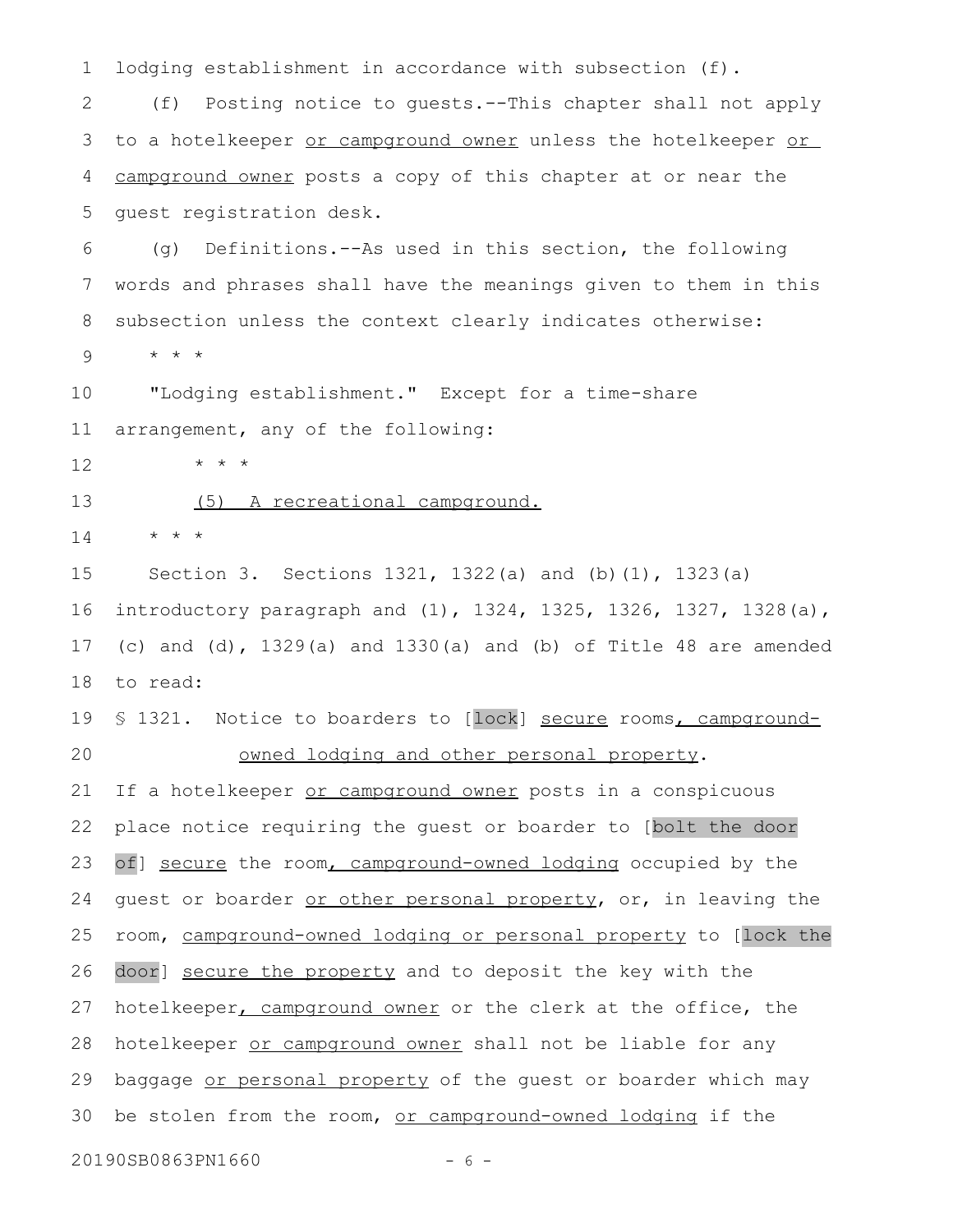guest or boarder shall neglect to do so. In order to avoid liability, the hotelkeeper or campground owner must clearly establish the fact of the [room's] room or campground-owned lodging having been left unbolted or unlocked by the guest or boarder at the time of the loss of the baggage. 1 2 3 4 5

§ 1322. Lien, warrant, sale and right of redemption. 6

(a) Lien.--A hotelkeeper or campground owner within this Commonwealth shall have a lien upon the goods  $[and]_L$  baggage or personal property belonging to a guest or boarder of a hotel or campground-owned lodging for the amount of indebtedness contracted for boarding and lodging for a period of time not exceeding two weeks. The hotelkeeper or campground owner may detain the goods and baggage until the amount of indebtedness is paid. 7 8 9 10 11 12 13 14

(b) Public sale.-- 15

(1) Except as provided under paragraph (2), after the detention of goods under subsection (a) for three months, the hotelkeeper or campground owner may apply to a magisterial district judge to publicly sell the goods and baggage. At least 10 days' notice of the public sale must be placed in at least three public places in the ward of the city or borough or in the township where the inn, hotel  $[or]_L$  boardinghouse or recreational campground is located. The owner of the goods and baggage shall receive the balance of the proceeds of the public sale, minus all costs and the amount of indebtedness. \* \* \* 16 17 18 19 20 21 22 23 24 25 26

§ 1323. Liability for property loss or damage. 27

(a) General rule.--Except as provided in subsection (b) and section 1324 (relating to special arrangements for safe deposit of valuables), no hotelkeeper or campground owner, whether 28 29 30

20190SB0863PN1660 - 7 -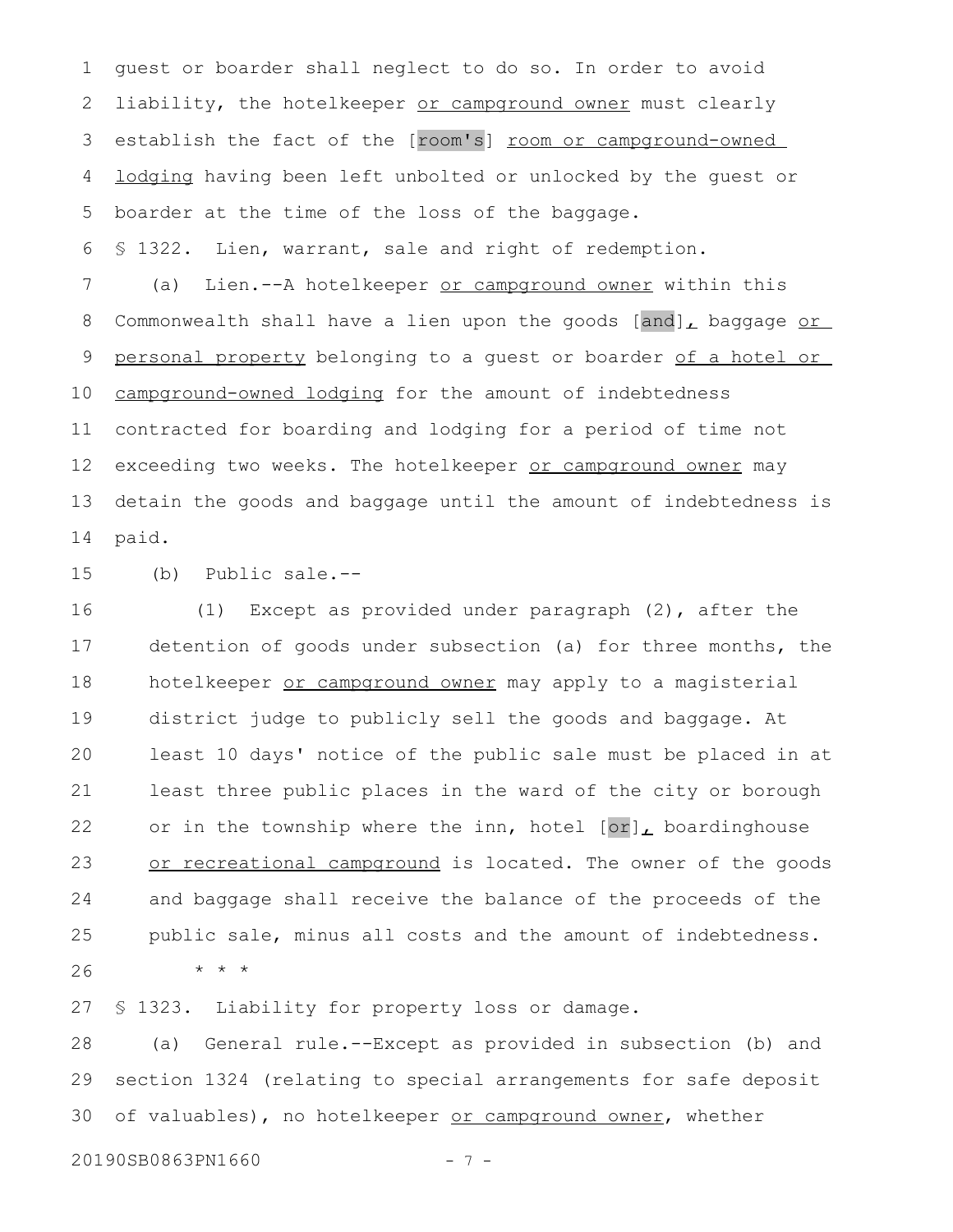individual, partnership or corporation, shall be liable for loss or damage to property suffered by a guest, unless the hotelkeeper or campground owner fails to constantly maintain any of the following: 1 2 3 4

(1) A metal safe or vault in good order and fit for custody of money, bank notes, jewelry, gold or silver articles, precious stones, personal ornaments, railroad mileage books or tickets, negotiable or valuable papers and bullion. This paragraph shall not apply to campground owners. \* \* \* 5 6 7 8 9 10

§ 1324. Special arrangements for safe deposit of valuables. Notwithstanding section 1323 (relating to liability for property loss or damage), a hotelkeeper or campground owner may, by special arrangement with a guest, receive any property for deposit in the safe or vault upon terms as to which the parties agree in writing, but the hotelkeeper or campground owner shall be liable for property loss or damage after the articles have been accepted for deposit, if the loss or damage is caused by theft or negligence of the hotelkeeper or campground owner. § 1325. Duty of guest. 11 12 13 14 15 16 17 18 19 20

It shall be the duty of every guest, and of anyone intending to be a guest, of any hotel  $[or]_L$  inn or recreational campground, upon delivering to the hotelkeeper of the hotel or inn or the campground owner, or a servant or employee, baggage or other property of the guest for safekeeping elsewhere than in the room or site assigned to the guest, to demand of the hotelkeeper or campground owner a check or receipt for the property to evidence the fact of delivery. 21 22 23 24 25 26 27 28

§ 1326. Other liability. 29

(a) Depository liability.--Except as provided in subsection 20190SB0863PN1660 - 8 -30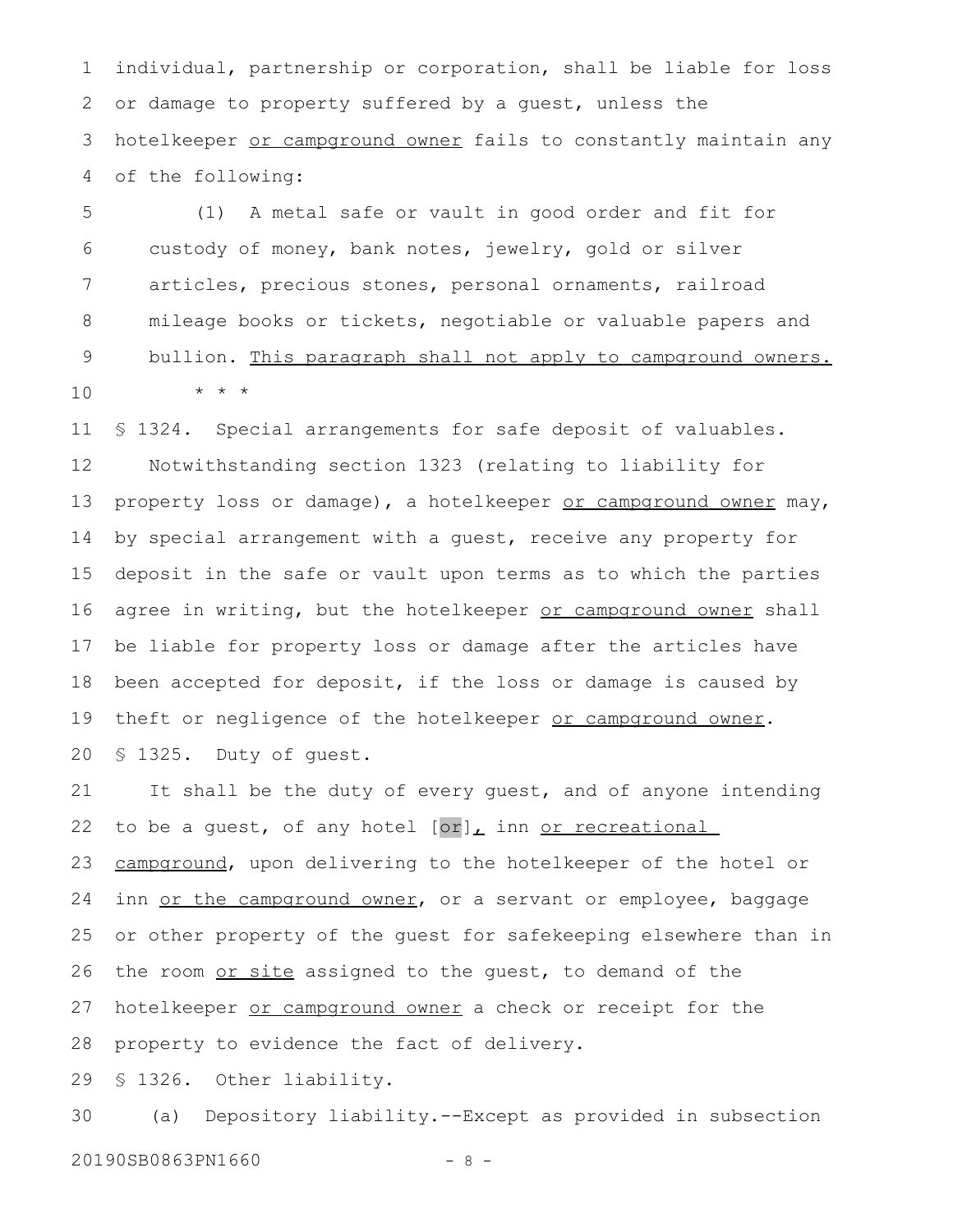(b), the liability of the hotelkeeper or campground owner, whether individual, partnership or corporation, for property loss or damage to a guest other than that described in sections 1323 (relating to liability for property loss or damage) and 1324 (relating to special arrangements for safe deposit of valuables) shall be that of a depository for hire. 1 2 3 4 5 6

(b) Exception.--Notwithstanding subsection (a), the hotelkeeper or campground owner shall not be liable in the case of loss or damage caused by a fire not intentionally produced by the hotelkeeper or campground owner. 7 8 9 10

(c) Limitation of liability.--Unless the hotelkeeper or campground owner has consented in writing to assume a greater liability, in no case shall liability under this section exceed \$150 for each trunk and its contents, \$50 for each valise and its contents, \$10 for each box, bundle or package and its contents and \$50 for all other miscellaneous effects, including wearing apparel and personal belongings. 11 12 13 14 15 16 17

(d) Persons other than guests.--A hotelkeeper or campground owner may hold baggage or property at the risk of the owner if: 18 19

(1) The owner has forwarded the baggage or property to the inn or hotel or recreational campground before becoming a guest and the baggage or property has been received into the inn or hotel or recreational campground. 20 21 22 23

(2) The owner has allowed baggage or property to remain in the inn or hotel or recreational campground after leaving as a guest and after the relationship between the hotelkeeper or campground owner and the guest has ceased. 24 25 26 27

§ 1327. Exemption from levy or sale. 28

The personal property of a guest at an inn or a hotel or recreational campground, or of a boarder at a boardinghouse 29 30

20190SB0863PN1660 - 9 -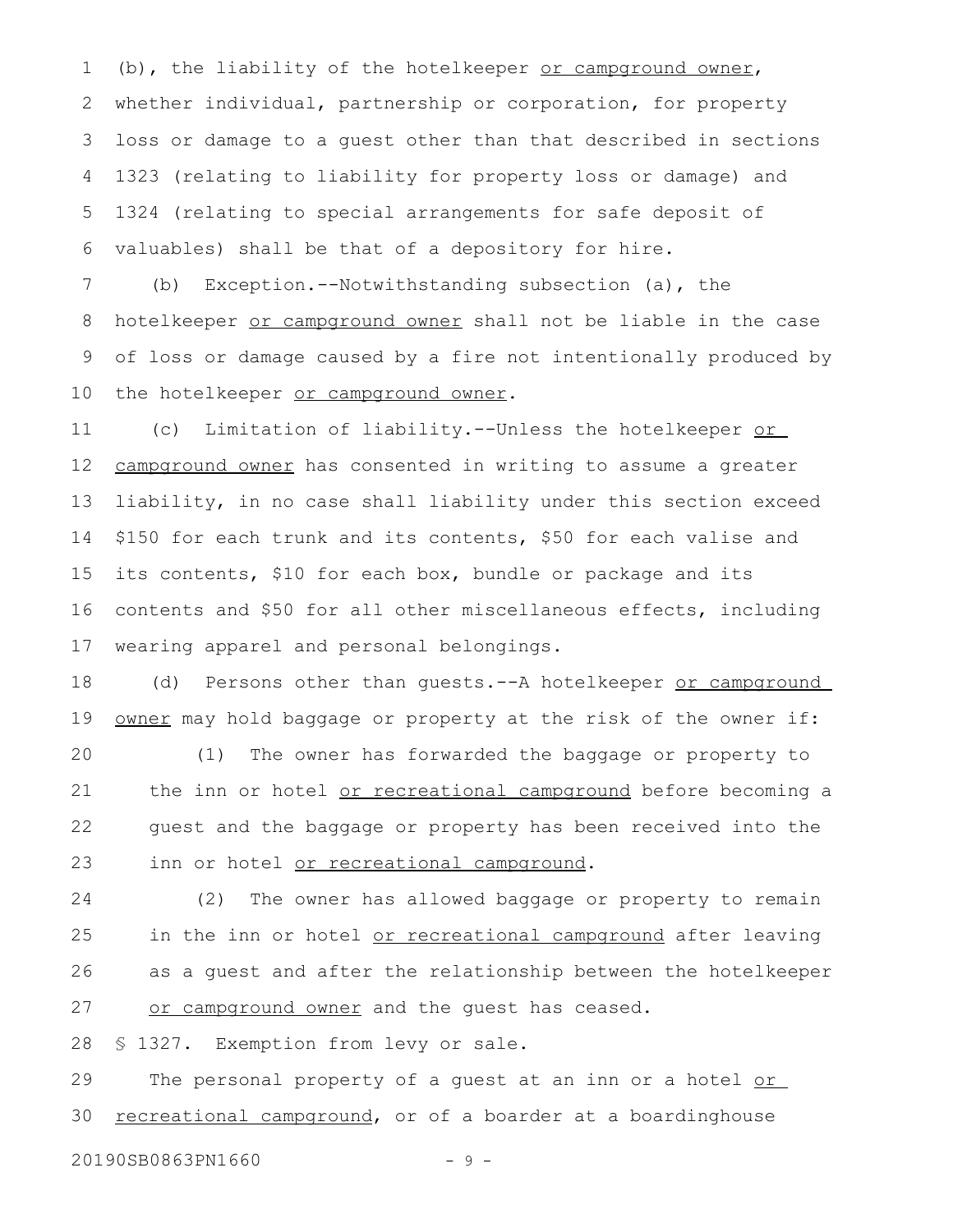where the property is in the exclusive use of the boarder, when located on premises occupied by the guest or boarder, shall be exempt from levy and sale on distress for rent. 1 2 3

§ 1328. Baggage. 4

(a) Hotelkeeper and campground owner lien.--A hotelkeeper or campground owner, whether individual, partnership or corporation, shall have a lien on baggage and other property located in and about the inn [or], hotel or campground-owned lodging and belonging to or under the control of a guest or boarder for the proper charges due for accommodation, board and lodging and for all money paid for or advanced to the guest or boarder. 5 6 7 8 9 10 11 12

\* \* \* 13

(c) Right of hotelkeeper and campground owner.--The hotelkeeper or campground owner may detain the baggage and other property until the amount of any charges due has been paid. (d) Exemption from attachment and execution.--Baggage and 14 15 16 17

other property shall be exempt from attachment or execution until the hotelkeeper's or campground owner's lien and the cost of satisfying it are satisfied. 18 19 20

§ 1329. Baggage sale requirements. 21

(a) Public auction.--The hotelkeeper or campground owner shall retain the baggage or other property upon which a lien exists for a period of 30 days, after which, if the lien is not satisfied, the baggage or other property may be sold at public auction. 22 23 24 25 26

\* \* \* 27

§ 1330. Sale proceeds. 28

(a) Duty of hotelkeeper or campground owner. -- After satisfying the lien and any costs that may accrue, any residue 29 30

20190SB0863PN1660 - 10 -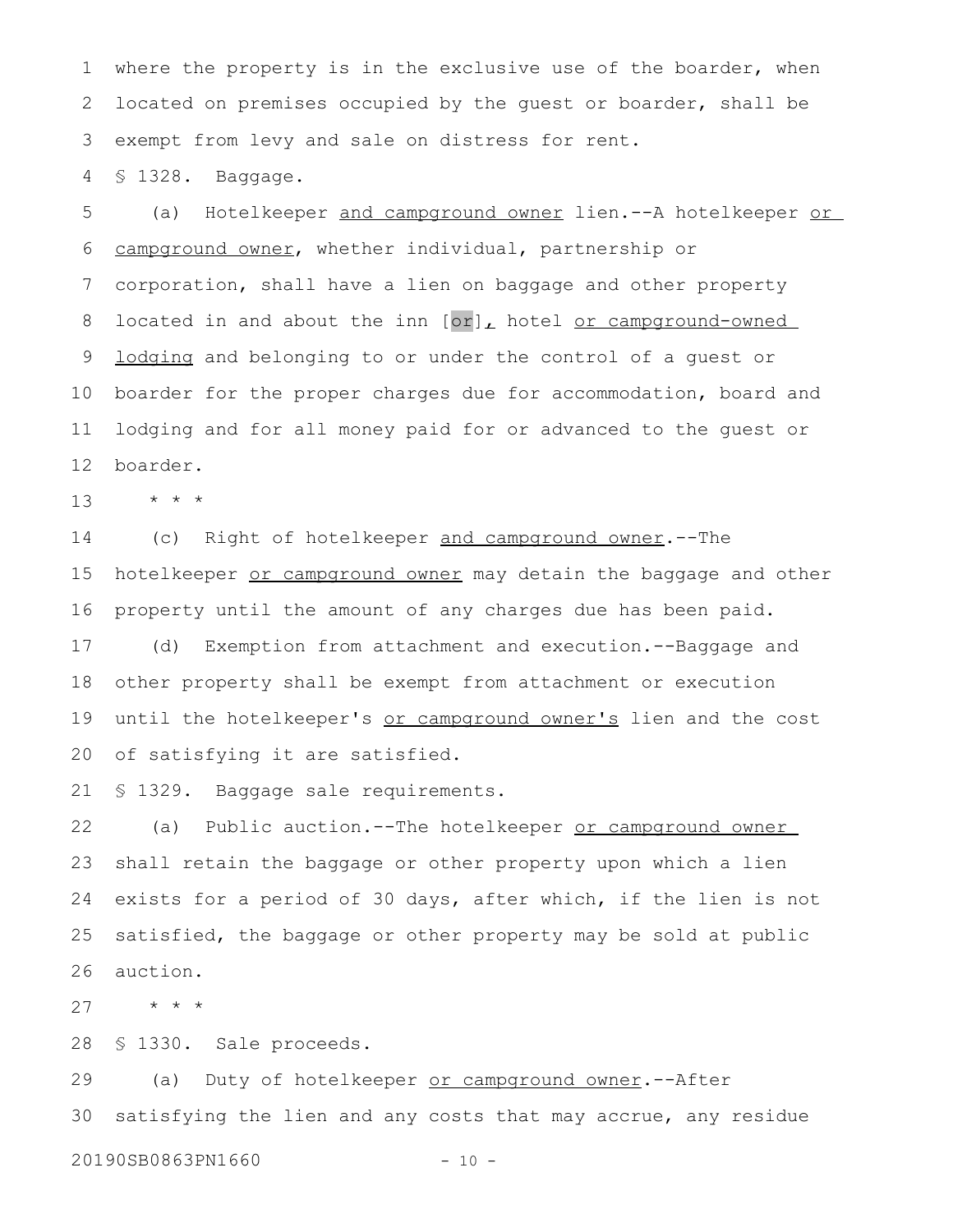remaining shall be paid to the guest or boarder: 1

2

(1) on demand within six months; or

(2) if there is no demand, within six months from the date of the sale. 3 4

(b) Deposit of residual funds.--The residue shall be deposited by the hotelkeeper or campground owner with the treasurer of the county in which the inn or hotel or recreational campground is situated, together with a statement of the claim of the hotelkeeper or campground owner, the costs of enforcing the claim, a copy of the published public auction notice and a report of amounts received for the goods sold at the auction. 5 6 7 8 9 10 11 12

\* \* \* 13

Section 4. Title 48 is amended by adding a section to read: § 1331. Abandoned property at recreational campgrounds. 14 15

(a) Duties of recreational campground guests.--A guest shall have 10 days from the end date of the quest's stay or seasonal agreement to claim abandoned property. 16 17 18

(b) Duties of campground owners.--A campground owner shall 19

disclose the abandoned property policy of the recreational 20

campground in signed waivers for all guests, including guests 21

with seasonal agreements. If a quest claims abandoned property 22

within 10 days of the end date of the quest's stay or seasonal 23

agreement, the campground owner has a duty to hold the property 24

for an additional 10 days. 25

(c) Rights of campground owners.--If the guest does not 26

collect their property within 10 days of claiming the property, 27

a campground owner may keep or dispose of the abandoned 28

property. 29

Section 5. Section 1351 heading and (a) of Title 48 are 30

20190SB0863PN1660 - 11 -